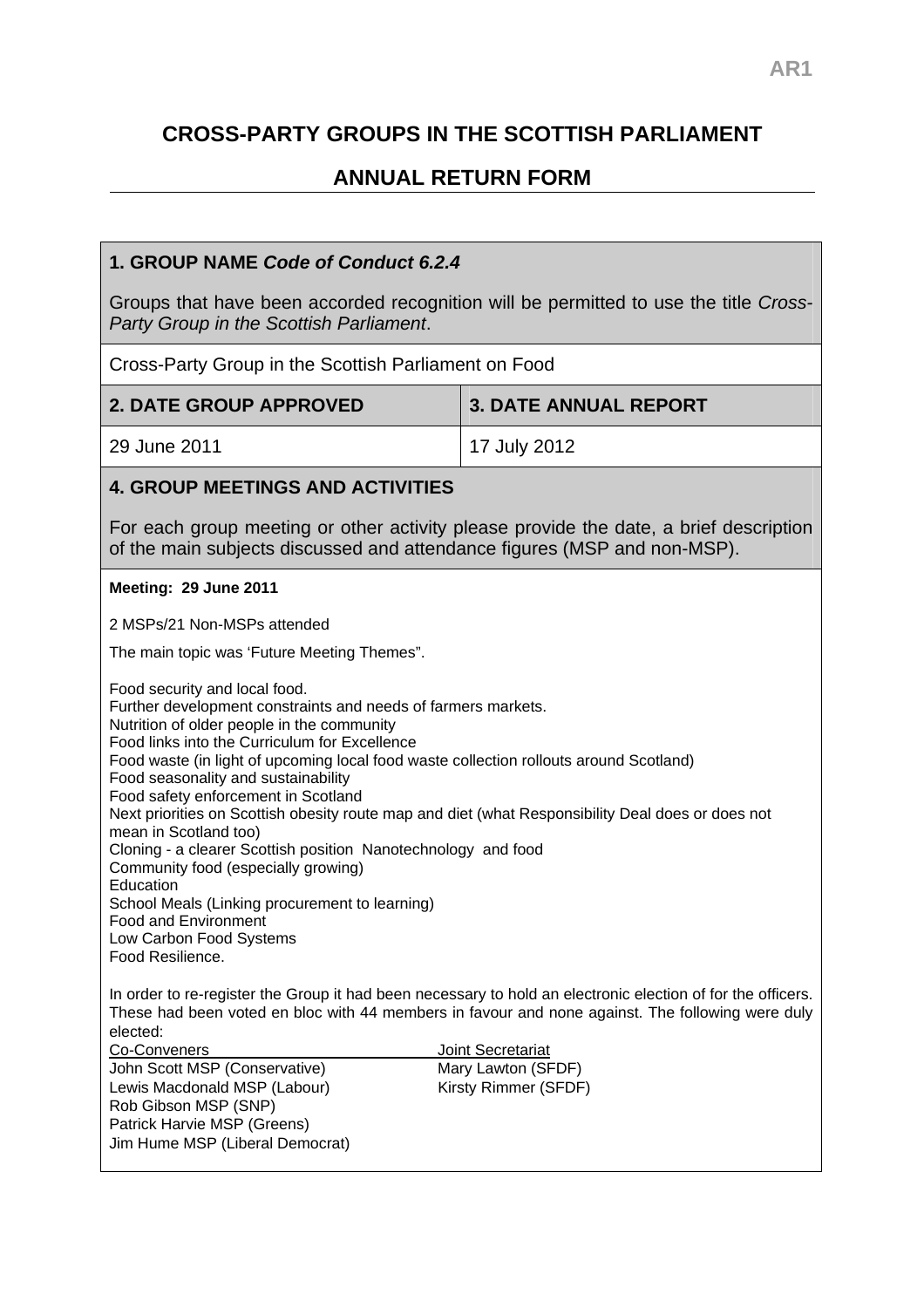#### **Meeting: 27 September 2011**

5 MSPs/27 Non-MSPs attended

The theme of this meeting was "Farmers Markets". Douglas Watson SAOS Project Manager & National Development Officer for Farmers' Markets gave an overview of the evolution of farmers' markets in Scotland, the challenges and barriers to future growth and the vision for their future. Tony Stone from Stoats gave a manufactures perspective.

#### **Meeting: 22 February 2012**

#### 4 MSPs/42 Non-MSPs attended

The theme for this meeting was "Meeting the nutritional needs of older people in the community" and was a joint Meeting of the Cross Party Group and of Older People Age and Aging on Food. The speakers were Callum Chomzuk from Age Scotland. Anne-Marie Sandison, Consumer Focus Scotland spoke about their recent Meals and Messages Report published together with Community Food and Health Scotland. There was then an open debate on this matter.

#### **Meeting: 18 April 2012**

#### 2 MSPs/16 Non-MSPs attended

The theme for this meeting was "Eating out in Scotland" Yvonne Cook, Head of Partnership Development at Visit Scotland reviewed what they were doing to promote Scotland –Land of Food and Drink. Pauline Wilkinson Project manager of the Food Standards Agency Scotland reviewed the Food Hygiene Information scheme.

#### **Meeting: 20 June 2012**

#### 3 MSPs/23 Non-MSPs attended

This meeting was the AGM. All Co-convenors were re-elected. Kirsty Rimmer had resigned as Joint Secretary so thi will now just be Mary Lawton of SFDF.

The main topic was Healthy Businesses. John Drummond, Chief Executive Scottish Grocers Federation reviewed the SGF Healthy Living Programme, past, present and future. Patricia McCartney (PM), Acting Development Coordinator of the Healthyliving Award spoke to the group about the healthyliving award.

#### **5. GROUP MEMBERS** *Code of Conduct 6.4, Rules 2, 3, 5, 6 & 8*

When listing members, who are MSPs, only the MSPs name need be given. For members from outwith the Parliament, the name of the member and any employer they represent must be given.

#### **MSPs**  $\blacksquare$  **MSPs Non-MSPs** Individuals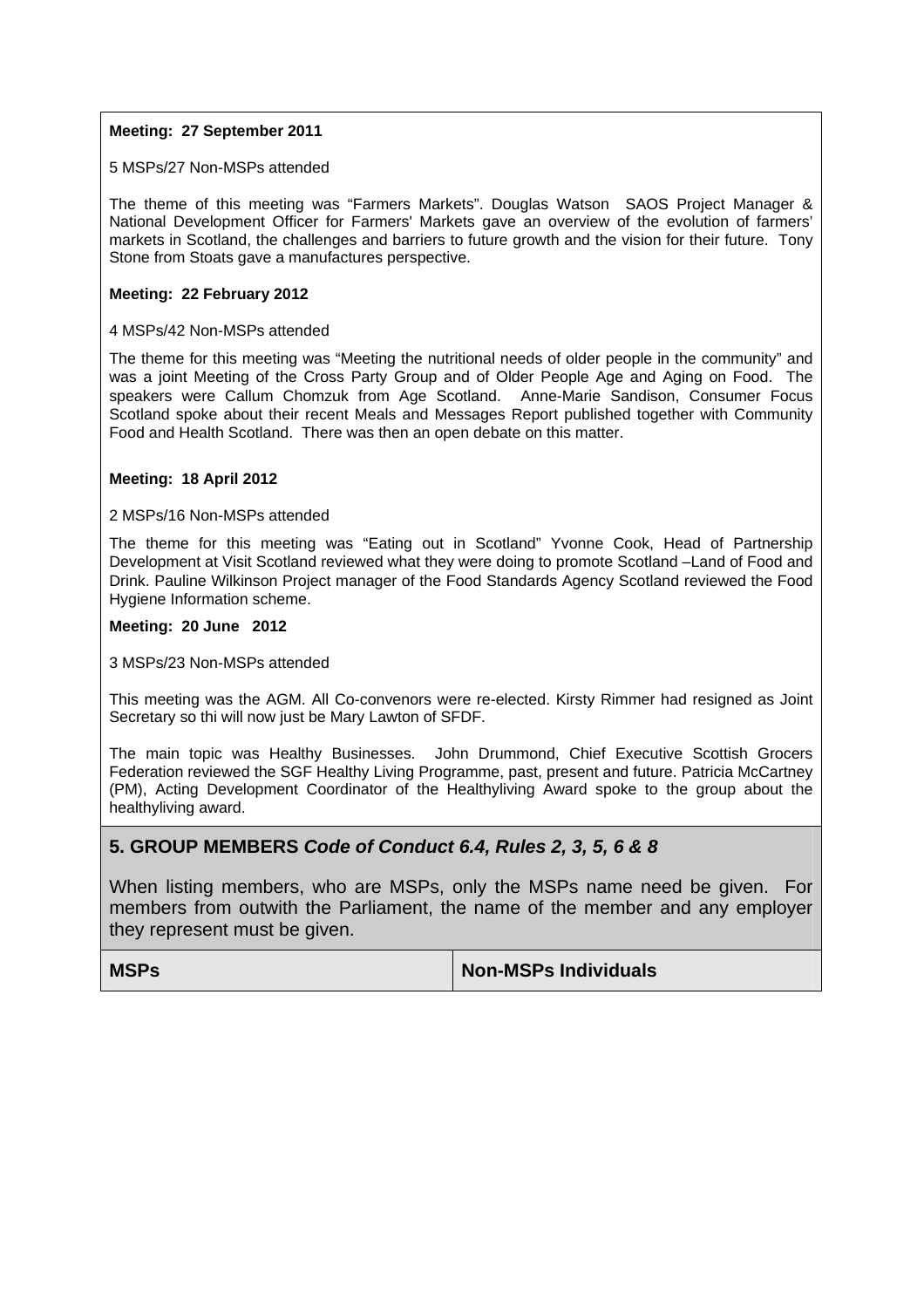| John Scott MSP             | Elina Scheers Andersson  |
|----------------------------|--------------------------|
| Lewis Macdonald MSP        | <b>Frances Gallagher</b> |
| <b>Rob Gibson MSP</b>      | Jan Polley               |
| <b>Patrick Harvie MSP</b>  | Jo Hunt                  |
| Aileen Mcleod MSP          | Maggie Gordon            |
| <b>Claire Baker MSP</b>    | <b>Martin Meteyard</b>   |
| Jim Hume MSP               | Michael Veitch           |
| Alex Fergusson MSP         | Morag Jardine            |
| Marco Biagi MSP            | <b>Graeme Millar</b>     |
| <b>Elaine Murray MSP</b>   | <b>Organisations</b>     |
| Margo MacDonald MSP        |                          |
| <b>Richard Baker MSP</b>   |                          |
| <b>Stewart Maxwell MSP</b> |                          |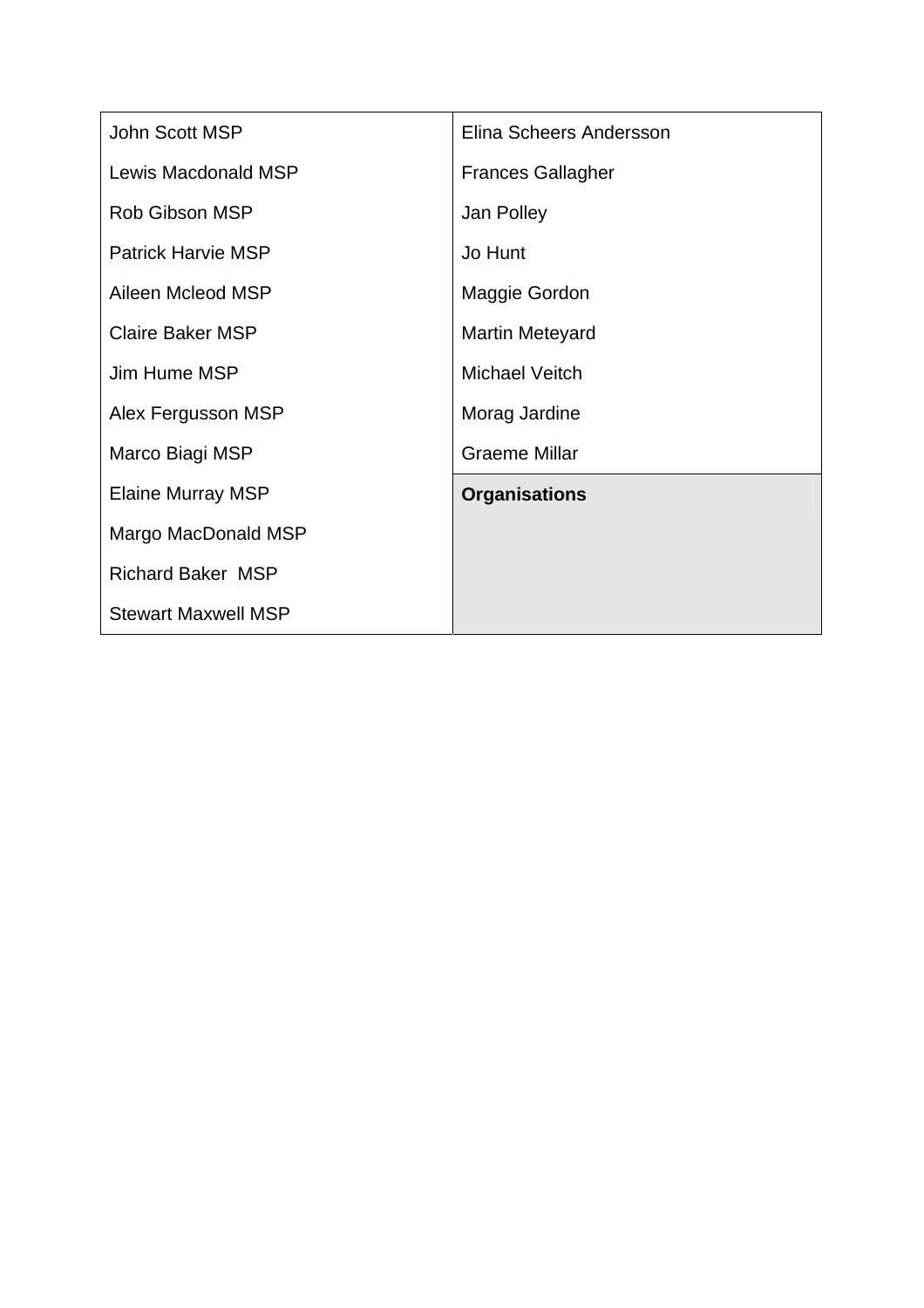| 3 x 1 Public Relations                       |
|----------------------------------------------|
| Aberdeenshire Council                        |
| <b>Abertay Uni</b>                           |
| <b>Advocate for Animals</b>                  |
| <b>AEA Technology</b>                        |
| Artilus                                      |
| Asda                                         |
| <b>Brands to Markets</b>                     |
| <b>British Heart Foundation</b>              |
| Carnegie                                     |
| <b>Cooperative Development Scotland</b>      |
| <b>CLEAR Services</b>                        |
| <b>Coeliac UK</b>                            |
| <b>Community Food and Health Scotland</b>    |
| <b>Community Food Initiatives North East</b> |
| <b>Community Retailing Network</b>           |
| <b>Consumer Focus Scotland</b>               |
| <b>COSLA</b>                                 |
| <b>Countryside Alliance</b>                  |
| <b>Crofting Org</b>                          |
| Cyrenians                                    |
| Dairy UK                                     |
| <b>Denvir Marketing</b>                      |
| <b>East Ayrshire Council</b>                 |
| Eco Schools                                  |
| <b>Edinburgh Scientific services</b>         |
| <b>Elmwood College</b>                       |
| <b>Food and Health Alliance</b>              |
| Federation of City Farms and Community       |
| Gardens                                      |
| <b>Fife Diet</b>                             |
| Food Standards Agency (Scotland)             |
| <b>Food Training Scotland</b>                |
| <b>Footprint Consulting</b>                  |
| <b>Forth Environment Link</b>                |
| <b>Forward Scotland</b>                      |
| <b>Friends of the Earth</b>                  |
| <b>Freshwater UK</b>                         |
| <b>Glasgow City Council</b>                  |
| <b>Highland Council</b>                      |
| Hudson                                       |
| Institute of Food Science and Technology     |
| Improve Ltd.                                 |
| <b>Inside South Network</b>                  |
| <b>Juice Plus</b>                            |
| <b>LANTRA</b>                                |
| <b>Larder Bytes</b>                          |
| Lanarkshire Community Food and Health        |
| Partnership                                  |
| Lithgows                                     |
| Macphie of Glenbervie                        |
| <b>Martins</b>                               |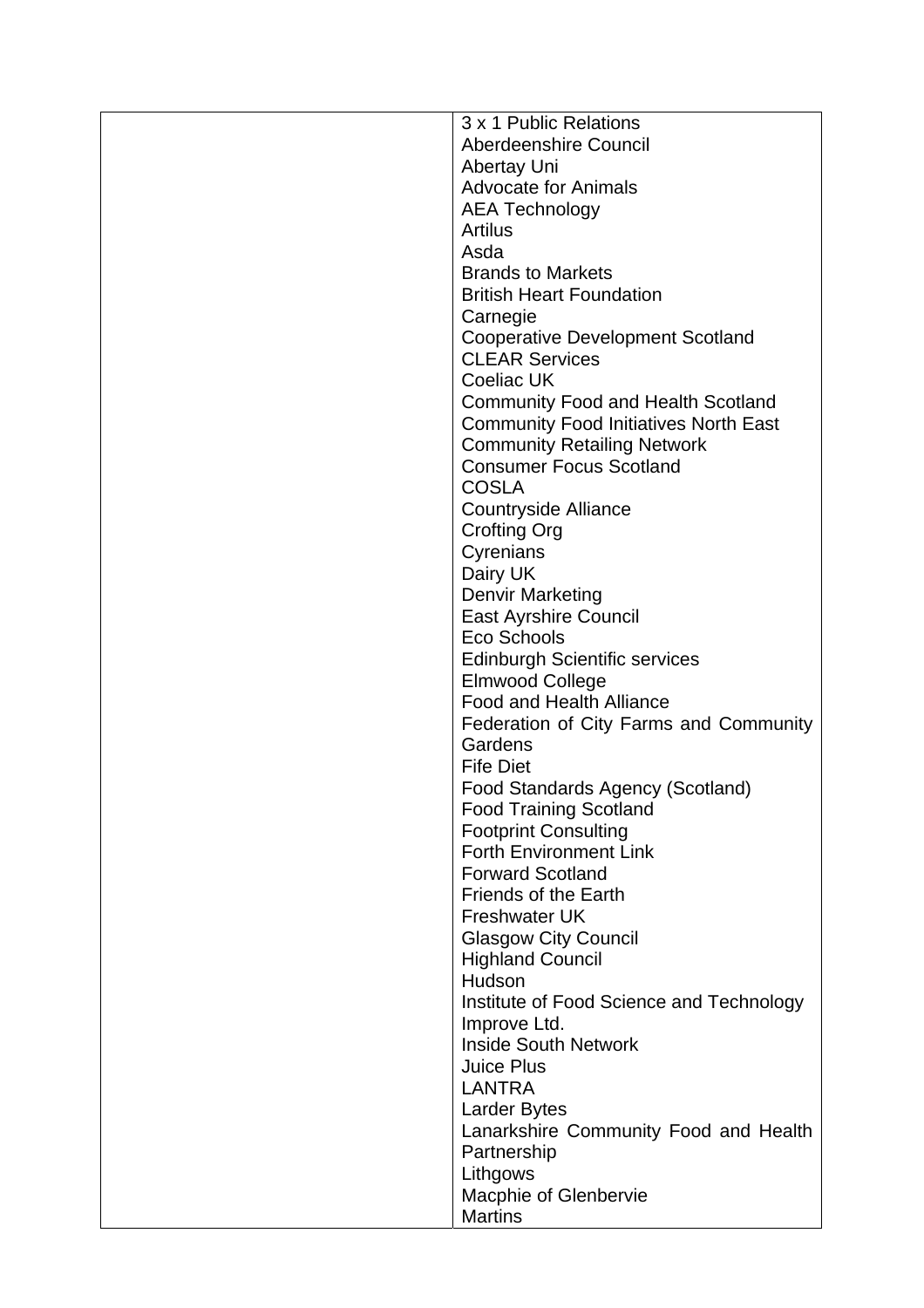| <b>McDonalds</b>                            |
|---------------------------------------------|
| <b>McGrigors</b>                            |
| Morhamburn                                  |
| <b>News Direct</b>                          |
| <b>NFUS</b>                                 |
| <b>NHS Grampian</b>                         |
| <b>NHS Health Scotland</b>                  |
| <b>NHS Lothian</b>                          |
| <b>North Ayrshire Council</b>               |
| <b>Nourish</b>                              |
|                                             |
| <b>Office of Fair Trading</b>               |
| Pagoda PR                                   |
| <b>Quality Meat Scotland</b>                |
| <b>Queen Margaret University</b>            |
| <b>REHIS</b>                                |
| <b>Robert Gordon University</b>             |
| <b>RHASS</b>                                |
| <b>SAOS</b>                                 |
| School of Thai Kitchen Scotland             |
| <b>Scotch Whisky Association</b>            |
| Scotland Food and Drink                     |
| <b>Scottish Agricultural College</b>        |
| <b>Scottish Bakers</b>                      |
| <b>Scottish Borders Council</b>             |
| <b>Scottish Crofting Federation</b>         |
| <b>Scottish Enterprise</b>                  |
| Scottish Federation of Meat Traders'        |
| Association                                 |
| <b>Scottish Food Advisory Committee</b>     |
| Scottish Food and Drink Federation          |
| <b>Scottish Food Guide</b>                  |
| Scottish Food Quality Certification         |
| (SFQC)                                      |
| <b>Scottish Government</b>                  |
| <b>Scottish Meat Training</b>               |
| <b>Scottish Natural Heritage</b>            |
| Scottish Out of School Care Network         |
|                                             |
| <b>Scottish Qualifications Association</b>  |
| <b>Scottish Retail Consortium</b>           |
| <b>Scottish Social Enterprise Coalition</b> |
| Seafish                                     |
| <b>Seafood Scotland</b>                     |
| <b>Skills Development Scotland</b>          |
| Slow Food                                   |
| <b>Soil Association Scotland</b>            |
| Stirrin' Stuff                              |
| <b>Stirling Council</b>                     |
| <b>Strathearn Solutions</b>                 |
| <b>Tartan Silk PR</b>                       |
| <b>Taste Communications</b>                 |
| <b>Tesco</b>                                |
|                                             |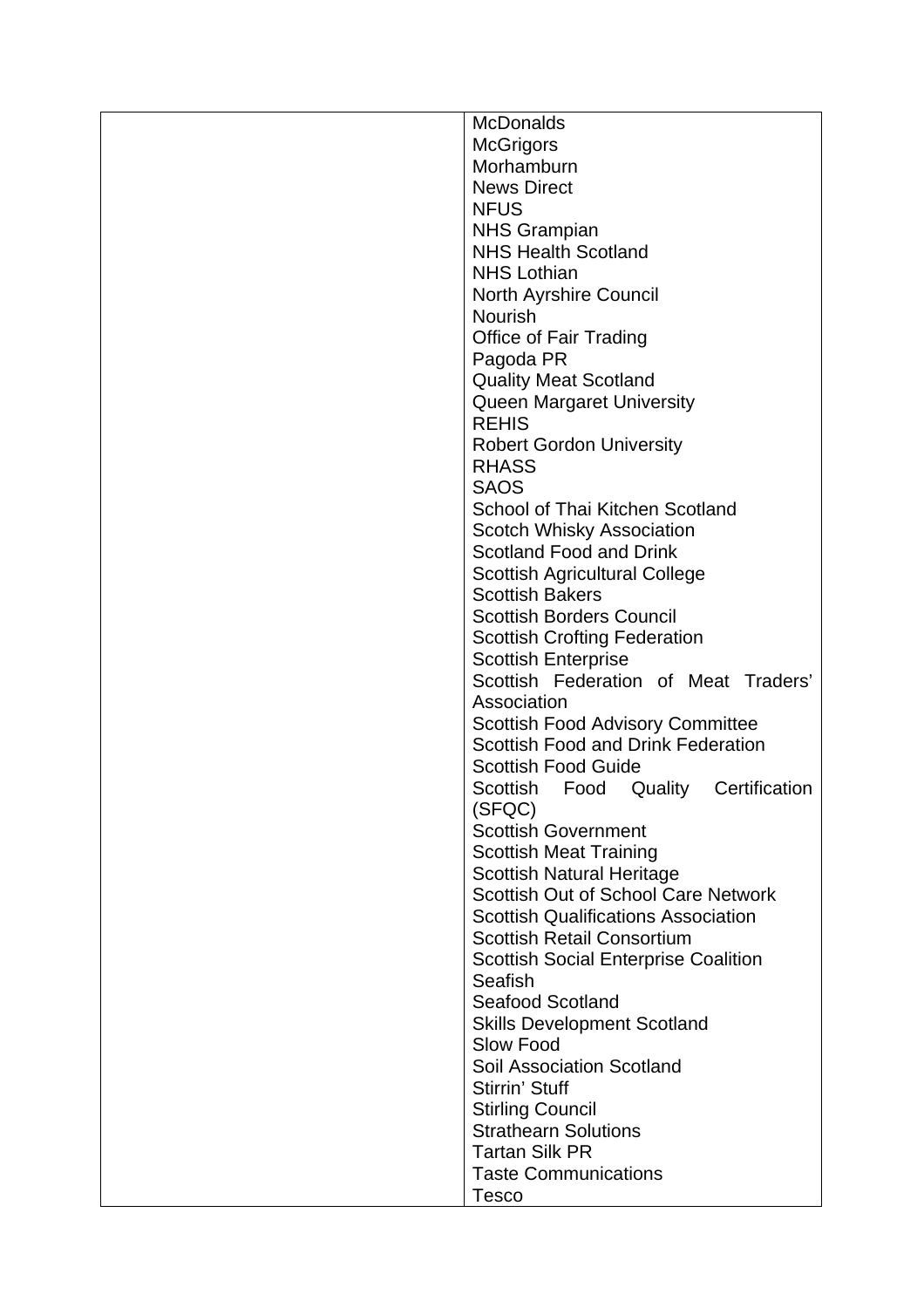| The Children's Orchard                  |
|-----------------------------------------|
| <b>Trellis Scotland</b>                 |
| University of Aberdeen Rowett Institute |
| of Nutrition and Health                 |
| University of Abertay                   |
| <b>Vivid Solutions</b>                  |
| Which                                   |
| <b>William Reed</b>                     |
| <b>WLFFC</b>                            |
| <b>Word Bird Communications</b>         |
| Zero Waste Scotland                     |

# **6. GROUP OFFICERS** *Code of Conduct 6.4, Rule 4*

Please amend titles as necessary e.g. to indicate joint office holders, or preferred titles.

| <b>Convener</b>      | John Scott MSP, Rob Gibson MSP,<br>Patrick Harvie MSP, Jim Hume MSP,<br><b>Lewis Macdonald MSP</b> |
|----------------------|----------------------------------------------------------------------------------------------------|
| <b>Vice-Convener</b> | N/A                                                                                                |
| <b>Secretary</b>     | Mary Lawton from the Scottish Food and<br><b>Drink Federation</b>                                  |
| <b>Treasurer</b>     | N/A                                                                                                |

## **7. FINANCIAL OR OTHER BENEFITS RECEIVED** *Code of Conduct 6.3.1 & 6.3.6, 6.4 Rule 10*

The group must register any financial or other material benefit received by the group from whatever source, where the value of the financial sum or benefit from any single source exceeds £500 in any one calendar year. This includes donations, sponsorship, subscriptions, hospitality, gifts, visits, provision of services or accommodation or staff assistance. The value of use of Parliamentary facilities need not be registered.

The details requiring to be registered include a brief description of the benefit, the approximate monetary value, the date on which it was received and the source from which it came. Where a consultancy organisation provides benefits, the client on whose behalf these are provided should be named.

| <b>Date</b> | <b>Amount</b> | <b>Description</b> |
|-------------|---------------|--------------------|
|             |               | None               |